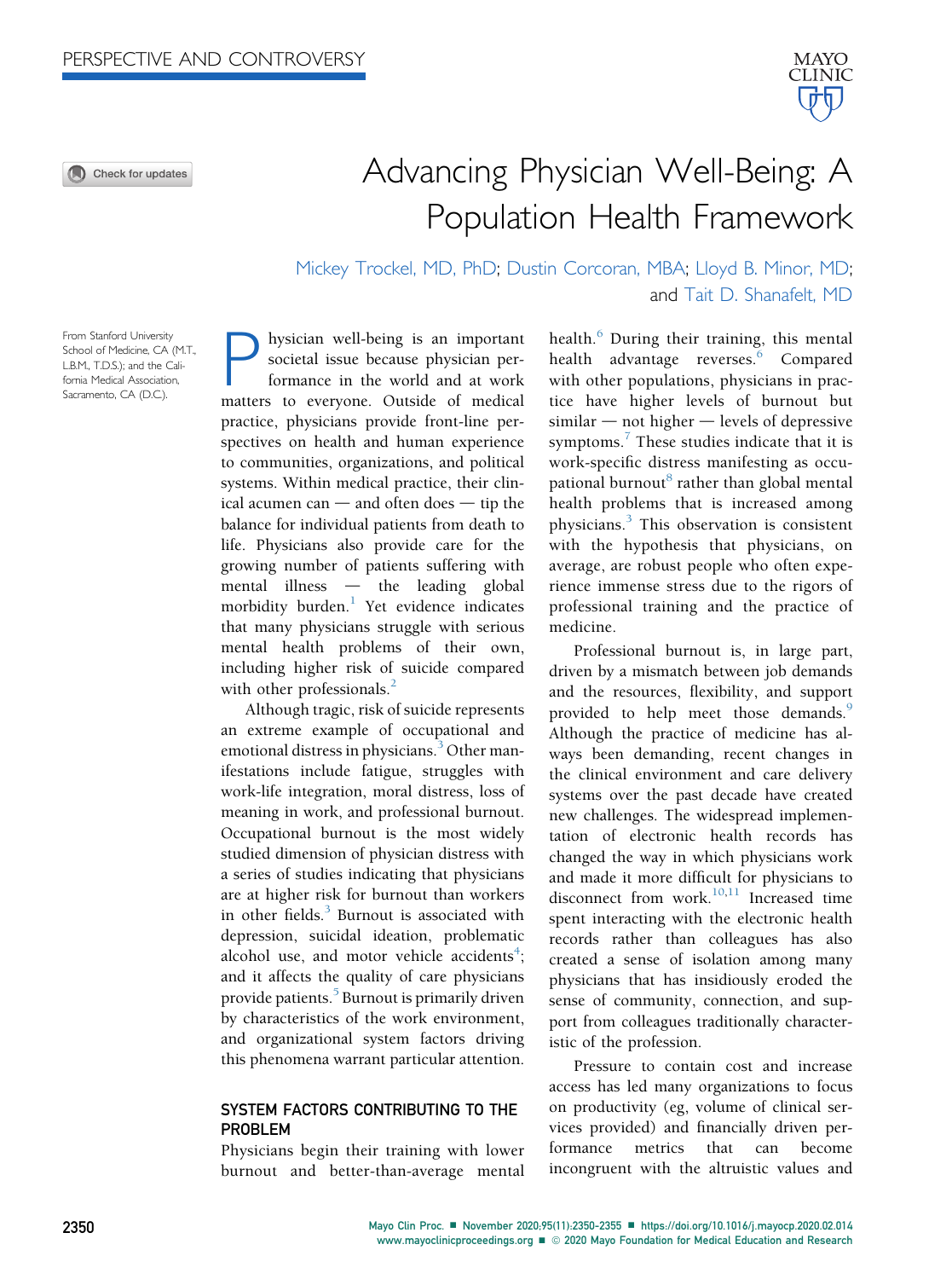human-human interactions that attracted many physicians to medicine. The high prevalence of occupational distress among physicians and the complex contributing factors warrant a comprehensive solution.

## A POPULATION HEALTH APPROACH TO PROMOTE WELL-BEING FOR PHYSICIANS

A population health approach addresses the factors that influence health, assesses patterns of their occurrence, and applies results to develop and implement strategies to improve the health and well-being of the population. A comprehensive population mental-health approach includes universal prevention strategies for the entire population, selective prevention strategies delivered to individuals at higher than average risk of illness, indicated prevention strategies targeting individuals with mild symptoms of mental illness that do not meet diagnostic criteria, and treatment for individuals who do meet diagnostic criteria for mental illness.[12](#page-4-11)

We propose a professional wellbeing-focused population health approach for physicians that modifies the traditional framework.<sup>[12](#page-4-11)</sup> The approach expands selective prevention to include individuals at higher-than-average risk for work-specific distress (burnout) and indicated intervention to include individuals who are already experiencing significant levels of burnout ([Figure](#page-2-0)). Focus on work-specific distress may provide a gateway to mental health promotion for physicians who otherwise may avoid treatment for mental health issues due to stigma and related fear of adverse professional consequences. $^{13}$  $^{13}$  $^{13}$  The ideal population health approach to advance physician well-being will include organization and individual physician level needs assessment to drive tailored interventions at both levels.

## Organization Level Strategies to Promote Professional Fulfillment

Because a majority of physicians work in systems and organizations, the population health approach for physician well-being we propose builds on a foundation that<br>includes strategies to engage the strategies to engage the

organizations where physicians work. Although the literature has primarily evaluated physician well-being using metrics of distress,  $\frac{14}{4}$  $\frac{14}{4}$  $\frac{14}{4}$  a comprehensive approach for physician health combines strategies to promote well-being measurable in positive terms along with strategies to prevent distress, illness, and death. One occupational indicator of well-being measured in positive terms is professional fulfillment, which is associated with both avoidance of burnout and higher quality of life in physicians. $15$ 

Organizational efforts to promote professional fulfillment must address culture and climate variables such as supportive leadership, psychological safety, appreciation, professionalism, and mission alignment. One best-practice strategy to improve these factors is providing leaders with feedback derived from evaluations by those they lead, using standardized assessment of leadership behaviors that promote professional fulfillment.<sup>[16](#page-4-15)</sup> Regular feedback coupled with training and leadership coaching where indicated will help leaders shape the culture of their organizations. Systematic approaches to solicit physicians' opinions regarding opportunities to improve the practice environment and empowering them to help lead efforts to develop and implement such changes can also be transformative.<sup>[17](#page-5-0)</sup>

# Universal, Selective, and Indicated Strategies to Prevent Burnout

Individual and organizational strategies to prevent occupational distress and strengthen personal resilience are also required.<sup>[18](#page-5-1)</sup> Individual physician level strategies require attention to personal values, self-care, relationships, self-compassion, and cultivating meaning in work. Universal strategies target all physicians in the group (eg, scribes for all primary care doctors), not just those with  $-$  or at high risk for  $-$  burnout. Organizational-level strategies target factors such as work-flow efficiency, improved teamwork, workplace communication, or community building. Specific organizational-level strategy examples in primary care include pre-visit lab tests, standardized annual renewal of long-term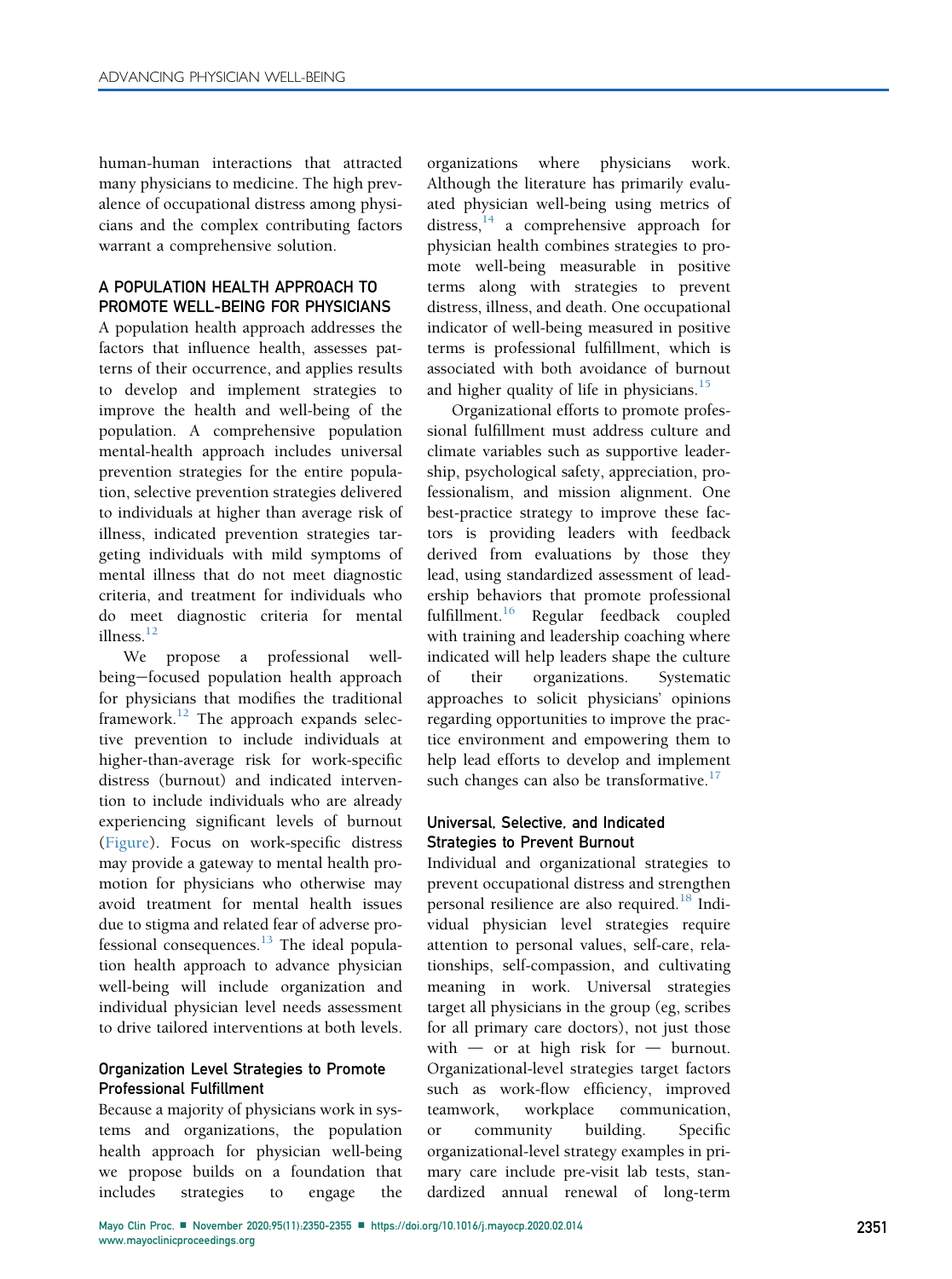<span id="page-2-0"></span>

medications, and an expanded role for medical assistants to help with order entry and drafting the clinical encounter note.<sup>[19](#page-5-2)</sup>

Selective prevention strategies target physicians at increased risk for burnout. An example of a selective burnout prevention strategy is providing longitudinal support to physicians who have been named in a malpractice case. Physicians are preferentially "selected" for this resourse allocation, whether or not they are experiencing significant burnout, because being named in a malpractice case is a risk factor for burnout.

Indicated interventions are typically more resource intensive and are reserved for the subset of physicians experiencing significant job-related distress (burnout). An example of an indicated intervention for burnout is individual professional coaching.<sup>[20](#page-5-3)</sup>

### Timely Treatment for Mental Illness

A population health approach must also facilitate timely intervention for individuals with clinically defined mental illness  $$ which typically involves generalized rather than occupational-specific distress. Facilitating timely treatment includes efforts to mitigate stigma and other barriers to physicians seeking treatment, such as factors related to the licensing and credentialing process. High correlation between occupational burnout and symptoms of depression and anxiety<sup>[15](#page-4-14)</sup> suggest utility of screening for these conditions among physicians experiencing burnout. Screening results should facilitate access to mental health providers who are adept at addressing the unique needs of physicians, including the role of medical practice stressors that may precipitate or perpetuate mental illness. Flexibility in appointment scheduling and availability of video conferencing sessions may attenuate barriers that otherwise prevent physicians from accessing care.

## EXAMPLE OF AN EARLY-ADOPTER POPULATION HEALTH APPROACH

The state of California is creating precisely such a comprehensive, statewide population health approach to physician well-being for its 110,000 physicians. The Well Physician-California program, designed by the Stanford University WellMD Center and funded by the California Medical Association, includes the full spectrum of strategies in the population health framework [\(Table\)](#page-3-0).

These strategies will be delivered through a combination of online resources, local communities of physicians, centrally coordinated peer-support and coaching resources, free week-long recovery programs for physicians with severe burnout who are considering leaving the profession, and a robust and vetted referral network of mental health care professionals across the state trained to deliver timely treatment to physicians when needed. All licensed physicians in the state will receive invitations to complete self-assessment along with delivery of personalized recommendations regarding resources in the program they may find most helpful. The program also includes a robust process to support and engage the organizations in which physicians work through longitudinal assessment, customized reports with benchmarking, and partnership, as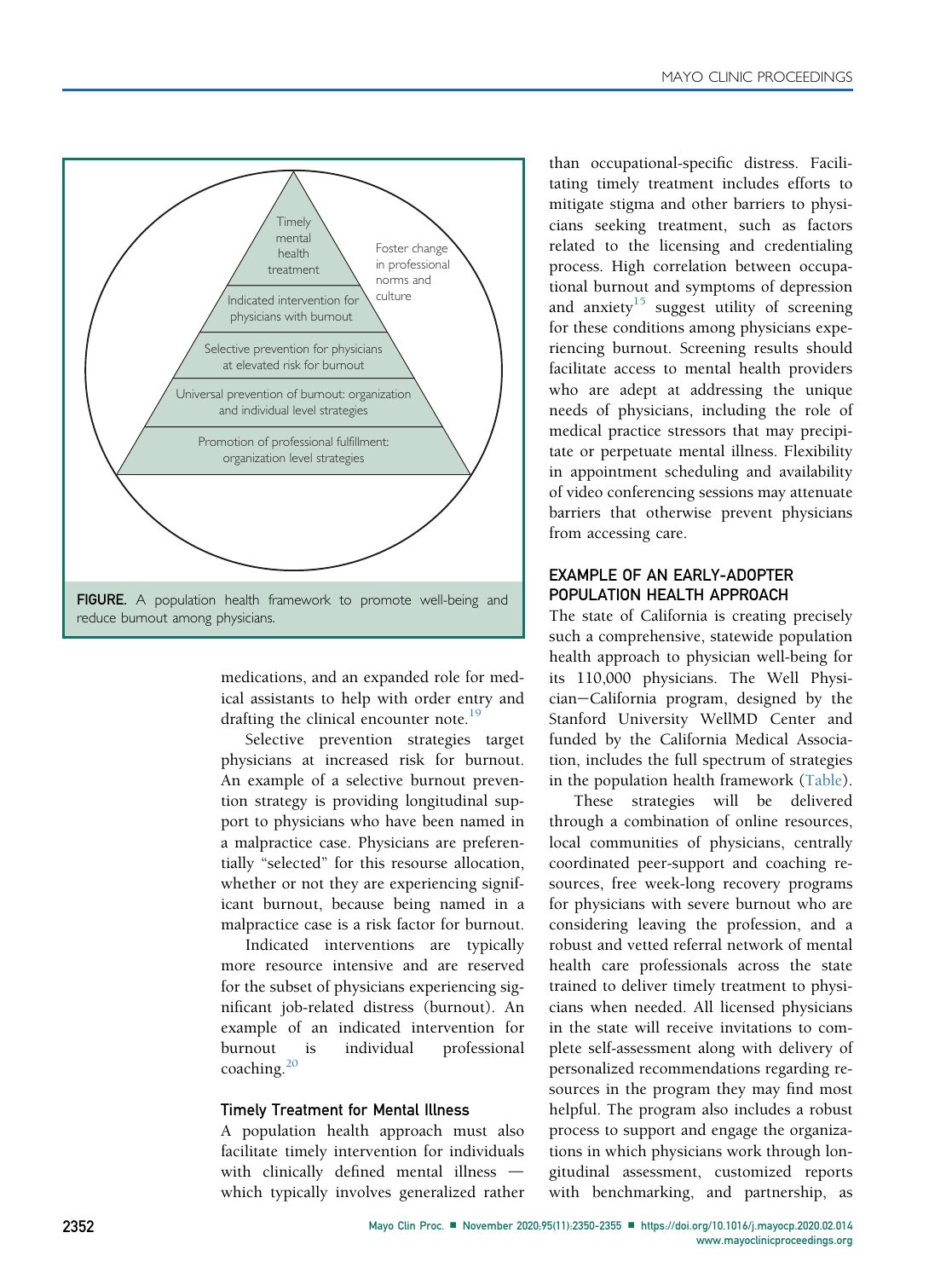<span id="page-3-0"></span>

|                                                                                     | TABLE. Well-Physician California: A Population Health Approach to Promote Physician Well-Being                                                                                                                                                 |
|-------------------------------------------------------------------------------------|------------------------------------------------------------------------------------------------------------------------------------------------------------------------------------------------------------------------------------------------|
| Intervention level                                                                  | Initial planned strategies                                                                                                                                                                                                                     |
| Foster change in professional<br>norms and culture                                  | Advocacy for necessary regulatory and policy changes                                                                                                                                                                                           |
|                                                                                     | Improve the efficiency of the practice environment (eg, attenuate "prior<br>authorization" burden).                                                                                                                                            |
|                                                                                     | Reduce barriers to seeking help (eliminate medical board licensing policies<br>that penalize physicians who seek care for mental health issues)                                                                                                |
|                                                                                     | Systematic engagement of organizations                                                                                                                                                                                                         |
|                                                                                     | Assess level of burnout and professional well-being and provide state-level<br>benchmarks                                                                                                                                                      |
|                                                                                     | Guide senior leaders in interpretation of assessment results and a<br>framework for action                                                                                                                                                     |
|                                                                                     | Engage physicians in the organization to identify opportunities to build<br>values alignment and improve the practice environment                                                                                                              |
|                                                                                     | Convene graduate and undergraduate medical education leaders                                                                                                                                                                                   |
|                                                                                     | Share best practices and identify gaps                                                                                                                                                                                                         |
|                                                                                     | Create consensus training well-being standards across the state                                                                                                                                                                                |
|                                                                                     | Develop flexible but consistent curriculum (shared framework)                                                                                                                                                                                  |
| Promotion of professional fulfillment:<br>organization level strategies             | Sponsored participation for immersion Chief Wellness Officer training<br>through existing Stanford Program                                                                                                                                     |
|                                                                                     | Leadership Academy for first-line leaders to cultivate leadership skills that<br>promote professional fulfillment                                                                                                                              |
|                                                                                     | Disseminate best practices to promote psychological safety, appreciation,<br>vulnerability, professionalism, mission alignment, and compassion for                                                                                             |
|                                                                                     | patients, colleagues and self                                                                                                                                                                                                                  |
| Universal prevention of burnout:<br>organization and individual<br>level strategies | Online interactive tools to self-calibrate                                                                                                                                                                                                     |
|                                                                                     | Individualized feedback linked to resources for wellness promotion                                                                                                                                                                             |
|                                                                                     | Maintenance of Certificaiton and Continuing Medical Education certified<br>well-being training modules                                                                                                                                         |
|                                                                                     | Develop communities of physicians through a state-wide commensality<br>group program                                                                                                                                                           |
| Selective prevention for physicians at<br>elevated risk for burnout                 | Provide timely resources and support for physicians named in malpractice<br>suits or dealing with difficult clinical outcomes (eg, peer support<br>program)                                                                                    |
|                                                                                     | Provide timely resources for physicians in transition (eg, facilitated<br>mentorship at the health care organization or county medical society<br>level, for newly licensed physicians in the state or physicians joining the<br>organization) |
| Indicated intervention for physicians<br>with burnout.                              | Professional coaching for physicians with mild to moderate bumout                                                                                                                                                                              |
|                                                                                     | Free I week retreat available 4 times per year to begin process of recovery<br>for physicians experiencing severe burnout                                                                                                                      |
| Timely mental health treatment                                                      | Online self-assessment linked to modules with information regarding<br>mental health issues                                                                                                                                                    |
|                                                                                     | Vetted network of health care providers across the state with expertise in<br>physician mental health, able to deliver rapid access                                                                                                            |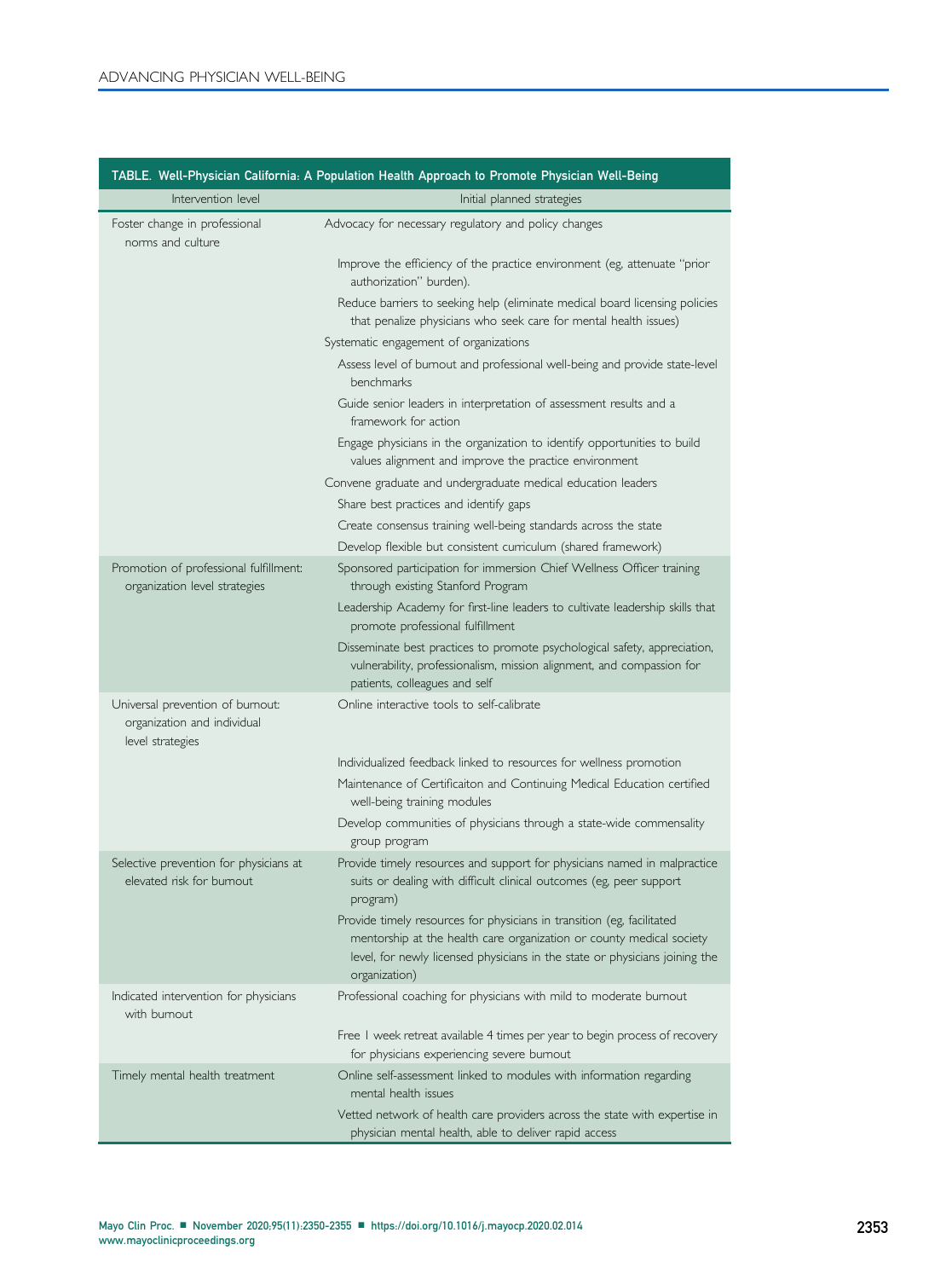well as training for both executive and firstline leaders in those organizations to help them strengthen organizational culture and improve the practice environment. Undergraduate and post-graduate medical education leaders across the state will be convened to create standardized physician well-being curriculum objectives. The program also includes state- and federal-level advocacy to promote necessary regulatory and policy changes to address issues in the health care delivery system that contribute to clinician distress.

The endeavor includes rigorous quantitative and qualitative data analysis to guide development, evaluation, and iterative improvement of program components at each level of the population health framework.

## IDEAL FUTURE STATE

We envision a future state for the profession of medicine characterized by highly engaged, professionally fulfilled, and dedicated physicians practicing in a thoughtfully designed environment. A population health approach to achieve this future state is characterized by an integrated set of universal strategies to promote well-being for all physicians, selective prevention for groups of physicians at higher than average risk, indicated intervention for individual physicians experiencing job-related distress, and unfettered access to treatment for physicians with anxiety, depression, or suicidal ideation. For optimum efficacy, this approach must engage organizations and incite change in the culture of medicine by promulgating a professional environment of self-care, community, peer-support, and help-seeking when distress occurs. $21$  Large-scale implementation of this approach is already underway in California.

Potential Competing Interests: Dr Minor has received personal fees from General Atlantic, Sensyne Health, Havencrest Healthcare Partners, [Ancestry.com](http://Ancestry.com), Mission Bio, Mammoth Biosciences; is a member of the Novartis External Advisory Board for Digital Health; and an institutional representative of Stanford University. Dr Shanafelt is co-inventor of the physician well-being index and Mayo Clinic Participatory Management Leadership index. Mayo Clinic has licensed these instruments for use outside Mayo Clinic and Dr Shanafelt receives a portion of any royalties. The remaining authors have no potential competing interests to report.

Correspondence: Address to Mickey Trockel, MD, PhD, 401 Quarry Road, Palo Alto, CA 94304 ([trockel@](mailto:trockel@stanford.edu) [stanford.edu](mailto:trockel@stanford.edu)).

#### ORCID

Mickey Trockel: (ip [https://orcid.org/0000-0001-7191-5791;](https://orcid.org/0000-0001-7191-5791) [Tait D. Shanafelt:](https://orcid.org/0000-0001-7191-5791) **h**ttps://orcid.org/0000-0002-7106-[5202](https://orcid.org/0000-0002-7106-5202)

#### **REFERENCES**

- <span id="page-4-0"></span>1. Vigo D, Thornicroft G, Atun R. Estimating the true global burden of mental illness. Lancet Psychiatry. 2016;3(2):171- 178.
- <span id="page-4-1"></span>2. Schernhammer ES, Colditz GA. Suicide rates among physicians: a quantitative and gender assessment (meta-analysis). Am J Psychiatry. 2004;161(12):2295-2302.
- <span id="page-4-2"></span>3. Shanafelt TD, West CP, Sinsky C, et al. Changes in burnout and satisfaction with work-life integration in physicians and the general US working population between 2011 and 2017. Mayo Clin Proc. 2019;94(9):1681-1694.
- <span id="page-4-3"></span>4. West CP, Dyrbye LN, Shanafelt TD. Physician burnout: contributors, consequences and solutions. J Intern Med. 2018; 283(6):516-529.
- <span id="page-4-4"></span>5. Panagioti M, Geraghty K, Johnson J, et al. Association between physician burnout and patient safety, professionalism, and patient satisfaction: a systematic review and meta-analysis. JAMA Intern Med. 2018;178(10):1317-1331.
- <span id="page-4-5"></span>6. Brazeau CM, Shanafelt T, Durning SJ, et al. Distress among matriculating medical students relative to the general population. Acad Med. 2014;89(11):1520-1525.
- <span id="page-4-6"></span>7. Shanafelt TD, Boone S, Tan L, et al. Burnout and satisfaction with work-life balance among US physicians relative to the general US population. Arch Intern Med. 2012;172(18):1377- 1385.
- <span id="page-4-7"></span>8. West CP, Huschka MM, Novotny PJ, et al. Association of perceived medical errors with resident distress and empathy: a prospective longitudinal study. JAMA. 2006;296(9):1071-1078.
- <span id="page-4-8"></span>9. Maslach C, Leiter MP. Understanding the burnout experience: recent research and its implications for psychiatry. World Psychatry. 2016;15(2):103-111.
- <span id="page-4-9"></span>10. Sinsky C, Colligan L, Li L, et al. Allocation of Physician Time in Ambulatory Practice: A Time and Motion Study in 4 Specialties. Ann Intern Med. 2016;165(11):753-760.
- <span id="page-4-10"></span>11. Amdt BG, Beasley JW, Watkinson MD, et al. Tethered to the EHR: primary care physician workload assessment using EHR event log data and time-motion observations. Ann Fam Med. 2017;15(5):419-426.
- <span id="page-4-11"></span>12. Munoz RF, Mrazek PJ, Haggerty RJ. Institute of Medicine report on prevention of mental disorders. Summary and commentary. Am Psychol. 1996;51(11):1116-1122.
- <span id="page-4-12"></span>13. Bianchi R, Verkuilen J, Brisson R, Schonfeld IS, Laurent E. Burnout and depression: Label-related stigma, help-seeking, and syndrome overlap. Psychiatry Res. 2016;245:91-98.
- <span id="page-4-13"></span>14. Brady KJS, Trockel MT, Khan CT, et al. What Do We Mean by Physician Wellness? A Systematic Review of Its Definition and Measurement. Acad Psychiatry. 2018;42(1):94-108.
- <span id="page-4-14"></span>15. Trockel M, Bohman B, Lesure E, et al. A brief instrument to assess both burnout and professional fulfillment in physicians: reliability and validity, including correlation with self-reported medical errors, in a sample of resident and practicing physicians. Acad Psychiatry. 2018;42(1):11-24.
- <span id="page-4-15"></span>16. Shanafelt TD, Gorringe G, Menaker R, et al. Impact of organizational leadership on physician burnout and satisfaction. Mayo Clin Proc. 2015;90(4):432-440.